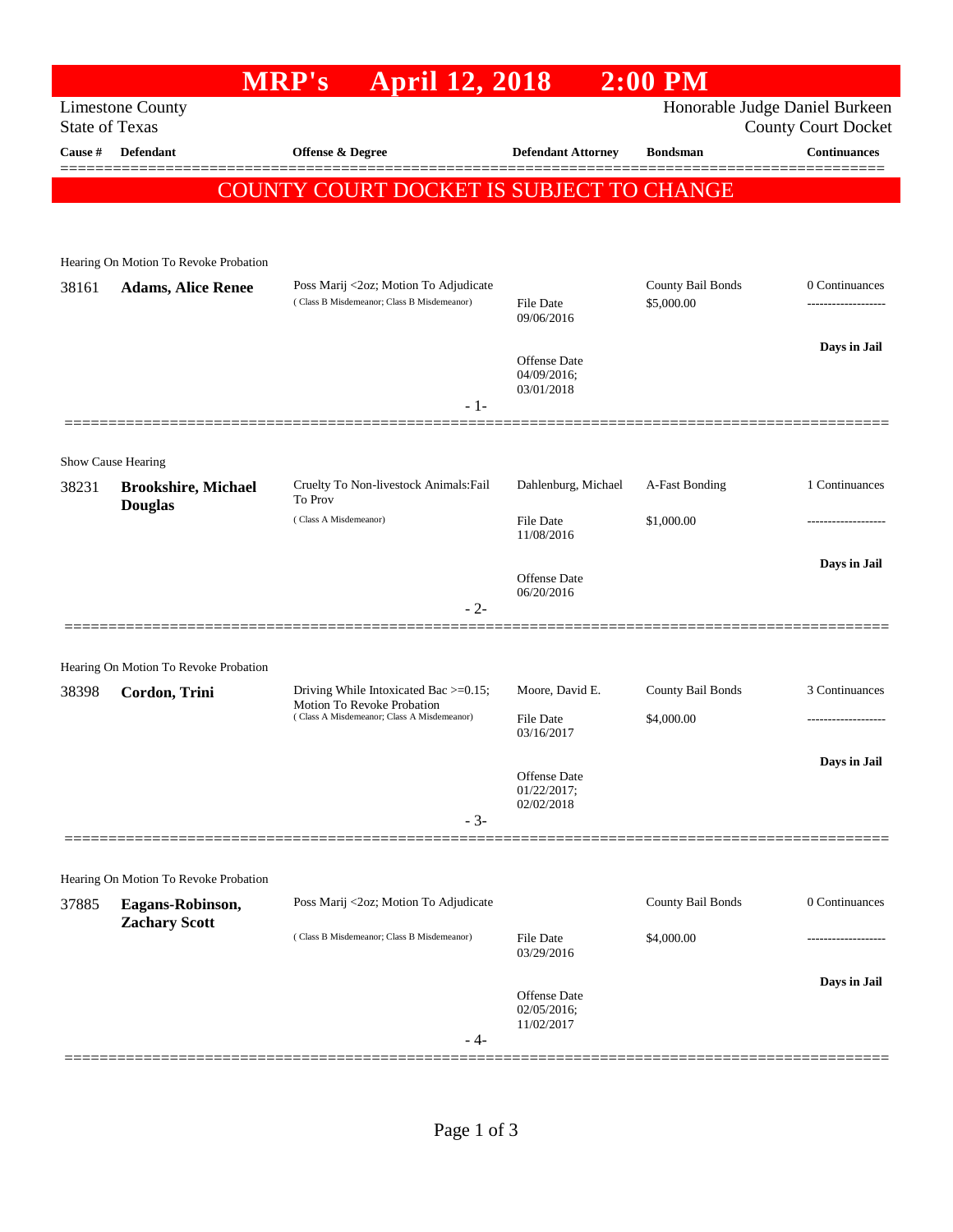|                       |                                                                      | <b>April 12, 2018</b><br><b>MRP's</b>                                                                             |                                                  | $2:00$ PM                                                    |                     |  |
|-----------------------|----------------------------------------------------------------------|-------------------------------------------------------------------------------------------------------------------|--------------------------------------------------|--------------------------------------------------------------|---------------------|--|
| <b>State of Texas</b> | <b>Limestone County</b>                                              |                                                                                                                   |                                                  | Honorable Judge Daniel Burkeen<br><b>County Court Docket</b> |                     |  |
| Cause #               | <b>Defendant</b>                                                     | <b>Offense &amp; Degree</b>                                                                                       | <b>Defendant Attorney</b>                        | <b>Bondsman</b>                                              | <b>Continuances</b> |  |
|                       |                                                                      | COUNTY COURT DOCKET IS SUBJECT TO CHANGE                                                                          |                                                  |                                                              |                     |  |
|                       |                                                                      |                                                                                                                   |                                                  |                                                              |                     |  |
|                       | Hearing On Motion To Revoke Probation                                |                                                                                                                   |                                                  |                                                              |                     |  |
| 36893                 | Kiser, Sylvia Jean                                                   | Poss Marij <2oz; Motion To Revoke                                                                                 |                                                  | <b>Brazos River Bail Bonds</b>                               | 0 Continuances      |  |
|                       |                                                                      | Probation<br>(Class B Misdemeanor; Class B Misdemeanor)                                                           | File Date<br>03/25/2014                          | \$3,000.00                                                   | .                   |  |
|                       |                                                                      |                                                                                                                   | Offense Date                                     |                                                              | Days in Jail        |  |
|                       |                                                                      |                                                                                                                   | 03/07/2014;<br>05/24/2016                        |                                                              |                     |  |
|                       |                                                                      | $-5-$                                                                                                             |                                                  |                                                              |                     |  |
|                       |                                                                      |                                                                                                                   |                                                  |                                                              |                     |  |
| 38351                 | Hearing On Motion To Revoke Probation<br><b>Nickels, Andrew Clay</b> | Assault Causes Bodily Injury Family<br>Member; Motion To Adjudicate<br>(Class A Misdemeanor; Class A Misdemeanor) |                                                  | County Bail Bonds                                            | 0 Continuances      |  |
|                       |                                                                      |                                                                                                                   | File Date                                        | \$5,000.00                                                   | .                   |  |
|                       |                                                                      |                                                                                                                   | 01/26/2017                                       |                                                              |                     |  |
|                       |                                                                      |                                                                                                                   | <b>Offense</b> Date<br>10/03/2016;<br>03/08/2018 |                                                              | Days in Jail        |  |
|                       |                                                                      | - 6-                                                                                                              |                                                  |                                                              |                     |  |
|                       |                                                                      |                                                                                                                   |                                                  |                                                              |                     |  |
| 38154                 | Hearing On Motion To Revoke Probation<br><b>Perkins, Trey Jamal</b>  | Duty On Striking Unattended Vehicle;<br>Motion To Adjudicate<br>(Class B Misdemeanor; Class B Misdemeanor)        | Sanders, Raymond L.                              | County Bail Bonds                                            | 2 Continuances      |  |
|                       |                                                                      |                                                                                                                   | <b>File Date</b>                                 | \$3,000.00                                                   |                     |  |
|                       |                                                                      |                                                                                                                   | 08/25/2016                                       |                                                              |                     |  |
|                       |                                                                      |                                                                                                                   | <b>Offense</b> Date<br>08/11/2016;               |                                                              | Days in Jail        |  |
|                       |                                                                      | $-7-$                                                                                                             | 10/10/2017                                       |                                                              |                     |  |
|                       |                                                                      |                                                                                                                   |                                                  |                                                              |                     |  |
|                       | Hearing On Motion To Revoke Probation                                |                                                                                                                   |                                                  |                                                              |                     |  |
| 38528                 | Salas, Jaziel                                                        | Poss Marij <2oz; Motion To Adjudicate<br>(Class B Misdemeanor; Class B Misdemeanor)                               | <b>File Date</b><br>06/15/2017                   | <b>Brazos River Bail Bonds</b><br>\$4,000.00                 | 0 Continuances      |  |
|                       |                                                                      |                                                                                                                   |                                                  |                                                              | Days in Jail        |  |
|                       |                                                                      |                                                                                                                   | Offense Date<br>05/02/2017;<br>01/09/2018        |                                                              |                     |  |
|                       |                                                                      | $-8-$                                                                                                             |                                                  |                                                              |                     |  |